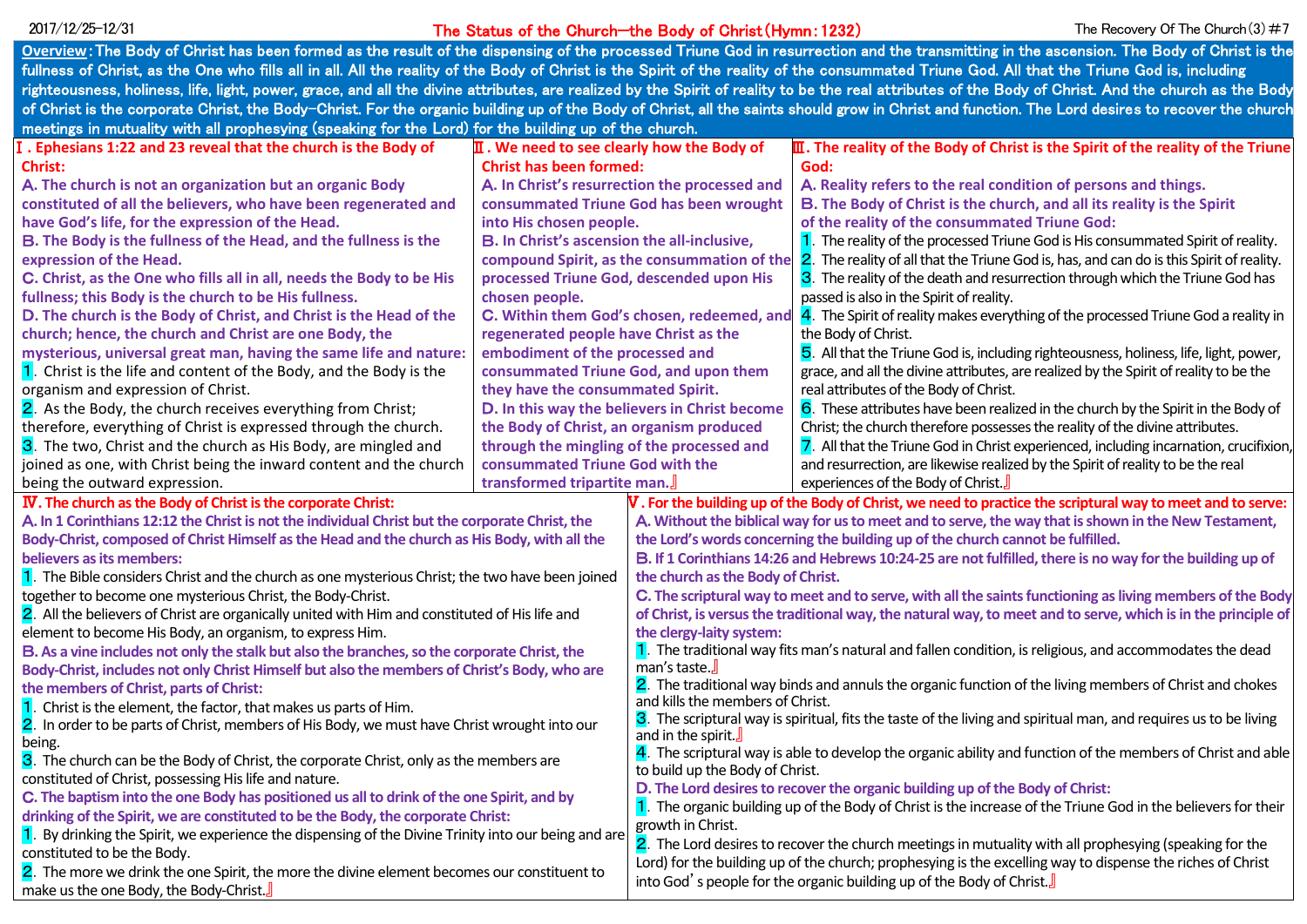Day1: Eph.1:22 And He subjected all things under His feet and gave Him to be Head over all things to the church, 23 Which is His Body, the fullness of the One who fills all in all. 1 Cor. 1:18 For the word of the cross is to those who are perishing foolishness, but to us who are being saved it is the power of God.

Day2: John 14:17 Even the Spirit of reality, whom the world cannot receive, because it does not behold Him or know Him; but you know Him, because He abides with you and shall be in you.

Eph. 4:4 One Body and one Spirit, even as also you were called in one hope of your calling;

Rom. 15:16 That I might be a minister of Christ Jesus to the Gentiles, a laboring priest of the gospel of God, in order that the offering of the Gentiles might be acceptable, having been sanctified in the Holy Spirit.

Eph. 3:16 That He would grant you, according to the riches of His glory, to be strengthened with power through His Spirit into the inner man,

Day3: 1 Cor. 12:12 For even as the body is one and has many members, yet all the members of the body, being many, are one body, so also is the Christ.

Eph. 5:32 This mystery is great, but I speak with regard to Christ and the church.

Col. 3:15 And let the peace of Christ arbitrate in your hearts, to which also you were called in one Body; and be thankful.

Day4: 1 Cor. 14:26 What then, brothers? Whenever you come together, each one has a psalm, has a teaching, has a revelation, has a tongue, has an interpretation. Let all things be done for building up.

Heb. 10:25 Not abandoning our own assembling together, as the custom with some is, but exhorting one another; and so much the more as you see the day drawing near.

Matt. 24:35 Heaven and earth will pass away, but My words shall by no means pass away.

Day5: 2 Tim. 1:6 For which cause I remind you to fan into flame the gift of God, which is in you through the laying on of my hands. 7 For God has not given us a spirit of cowardice, but of power and of love and of sobermindedness.

Day6: Eph. 4:15 But holding to truth in love, we may grow up into Him in all things, who is the Head, Christ, 16 Out from whom all the Body, being joined together and being knit together through every joint of the rich supply and through the operation in the measure of each one part, causes the growth of the Body unto the building up of itself in love.

1 Cor. 14:4 He who speaks in a tongue builds up himself, but he who prophesies builds up the church. 12 So also you, since you are zealous of spirits, seek that you may excel for the building up of the church. 31 For you can all prophesy one by one that all may learn and all may be encouraged.

《Composition for prophecy》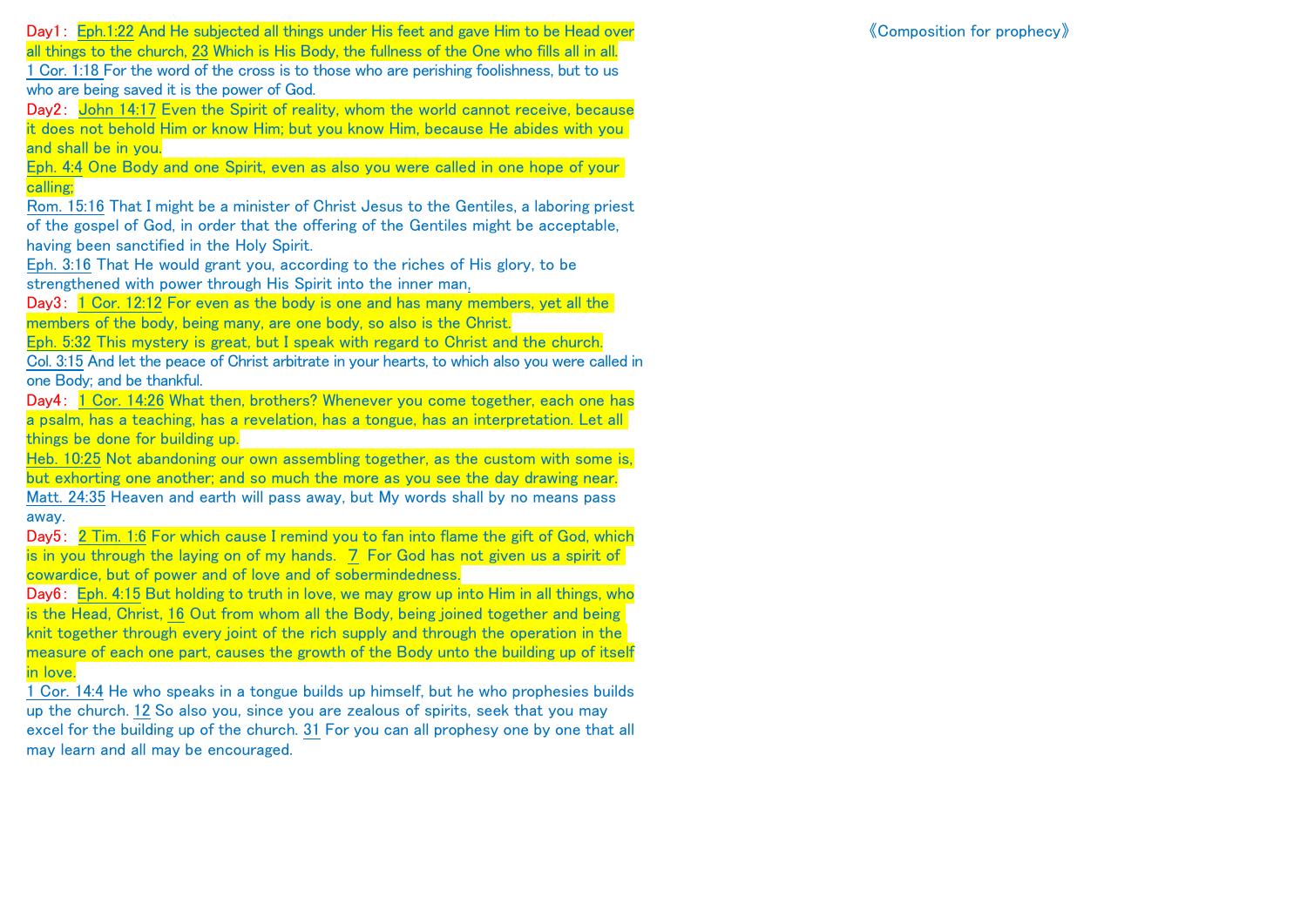## Experience $\Omega$ : Experience the corporate Christ, the Body-Christ

In 1 Corinthians 12:12, Christ...is not the individual Christ but the corporate Christ, the Body-Christ. In Greek "Christ" in this verse is "the Christ," referring to the corporate Christ, composed of Christ Himself as the Head and the church as His Body with all the believers as its members. All the believers of Christ are organically united with Him and constituted of His life and element to become His Body, an organism, to express Him. Hence, He is not only the Head but also the Body.

As a vine includes not only the stalk but also the branches, so the corporate Christ, the Body-Christ, includes not only Christ Himself but also the members of Christ's Body, who are the members of Christ, parts of Christ. According to our natural constitution, we cannot be members of Christ's Body. Christ Himself is the element, the factor, that makes us parts of Him.

In order to become the corporate Christ, the Body-Christ, Christ had to pass through the steps of a process. First He, the very God, became flesh for our redemption. Then in resurrection He became the life-giving Spirit to come into us and work within us. In this way He becomes the Body-Christ. Now in the church life we enjoy not only God, the Redeemer, and the life-giving Spirit but also the Christ who is the Body.

#### For Young Working Saints

The first status of the church is the Body of Christ. Since you believed and accepted Christ as the life-giving Spirit, you have the life and the nature of Christ in you. Based on this, you became a son of God, a brother of Christ, and a member of the Body of Christ. Your natural being is not a brother of Christ or a member of the Body of Christ. So in your church life, you should not behave according to your own natural being. For example, you might be very good at studies, and graduated a famous college and found a good job. Afterward, by the Lord's mercy, you have been saved and started a church life. You should not think that your own natural cleverness and ability can help the church. They are not useful without passing through death and resurrection. Remember, "Being a member of the Body of Christ is entirely unrelated to your ability, academic background, family, or income". You must exercise your spirit, pray in the spirit, and practice the church life in the fellowship with brothers and sisters, especially in the fellowship with those who are leading you.

However, this does not deny your experiencing Christ and being blessed in your study or work. You must experience Christ in your real daily life. Christ you experienced make you a more suitable member of the Body of Christ.

Not only enjoying Christ as the life-giving Spirit in your church life, but also experience and enjoy the Body-Christ, the corporate Christ. Today Christ multiplied in many brothers and sisters to become the Body-Christ. This Body-Christ can magnify Christ corporately, fight against the enemy of God, and defeat the enemy. If you experience Christ only personally, you cannot run away from a trap of Satan and overcome him. For example, when you preach the gospel, but no one is saved. In the most of such cases, this comes from your lack of realizing and experiencing the Body-Christ. Satan shall not prevail the built-up Body. So treasure a church life, the Body-Christ. Paul in a jail, in which he is unable to have a meeting, has not placed himself away from the Body of Christ but has experienced the Body-Christ. Amen!

# Experience $(2)$ : Recover the church meetings in mutuality

The Lord desires to recover the church meetings in mutuality with all speaking for building up.

God's administration is a family matter. In ancient times the administration among large families was mainly for distributing the food, the necessities, to all the members of the family. Our God has the biggest family in the universe. God has a family plan to distribute all His rich provision to His children. His rich provision is altogether embodied in a person, the second of the Trinity, Christ. All the riches of the Godhead and the fullness of the Godhead are embodied in Christ. God's family plan, God's family administration, is to distribute, to dispense, all the divine riches in Christ into His saved ones for their nourishment and feeding, resulting in the building up of the Body of Christ. Today we are under God's economy to enjoy His rich distribution.

We are now under God's dispensing, and this dispensing is by prophesying. Prophesying is the unique way, the best way, the excelling way, to dispense all the riches of Christ into God's people for the building up of the organic Body of Christ. The dispensing of the riches of Christ by prophesying can be illustrated by the dispensing of food by a mother. Day by day a mother distributes, or dispenses, food to her little baby until he becomes a strong and husky boy….To prophesy is to distribute, to dispense, the Triune God as the rich food, the nourishing element, into others.

### For Junior and Senior High Students

- The following three matters are the important things in the church meeting.
- i. Dispense the riches of Christ to others through prophesying, speaking the Word of God.
- ii. Supply one another.
- iii. Functioning of all the members.

You are young, but never think that you only need to receive the supply and has no need to supply others. Rather, you need to learn to pray for the brothers and sisters who serve you and for the responsible ones of the church from a young age. With this you are learning not only to receive supply from the serving ones but also to supply life to them. By doing this, the mutuality in the meeting can be recovered.

Heb. 10:24 And let us consider one another so as to incite one another to love and good works, 25 Not abandoning our own assembling together, as the custom with some is, but exhorting one another; and so much the more as you see the day drawing near.

Learn to supply mutually like this, it will help you to grow in life normally.

- i. Mutuality saves you from individualism.
- ii. Mutuality lets you participate the abundant supply of the Spirit in the Body of Christ.
- iii. Mutuality lifts up the human virtues such as meekness, perseverance, love, and uniting bond of peace.
- iv. Mutuality lets you experience the Body and Christ.
- v. Mutuality exposes Satan's trap and lets us overcome Satan in spiritual warfare.
- vi. Mutuality perfects people, making them excellent students, excellent business person.

vii. Mutuality helps to become an overcomer.

Learn to become a functioning member for the building of the Body of Christ from young age. By doing this, you will be a useful material for God and people.